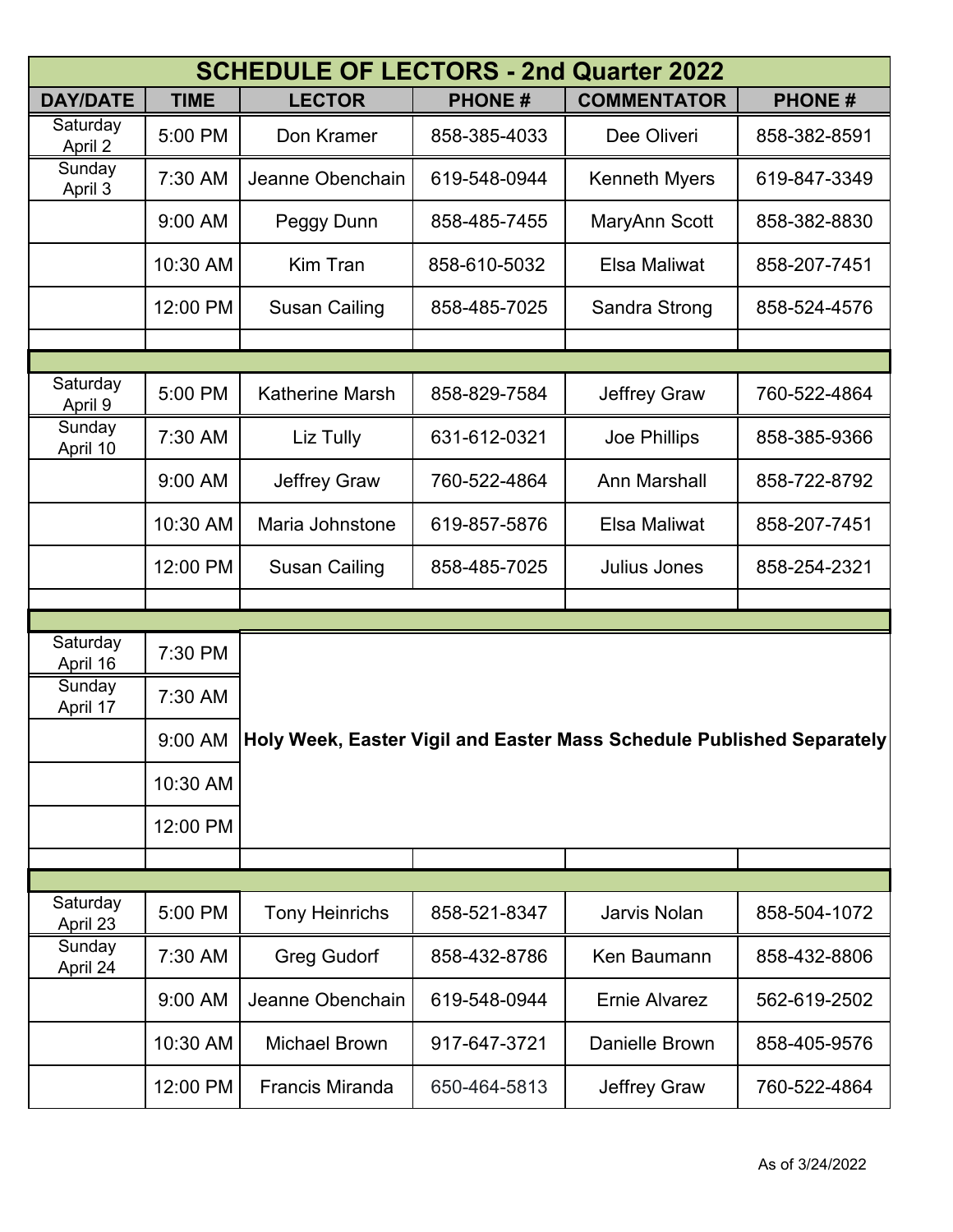| <b>SCHEDULE OF LECTORS - 2nd Quarter 2022</b> |             |                        |               |                        |               |
|-----------------------------------------------|-------------|------------------------|---------------|------------------------|---------------|
| <b>DAY/DATE</b>                               | <b>TIME</b> | <b>LECTOR</b>          | <b>PHONE#</b> | <b>COMMENTATOR</b>     | <b>PHONE#</b> |
| Saturday<br>April 30                          | 5:00 PM     | Jarvis Nolan           | 858-504-1072  | <b>Tony Heinrichs</b>  | 858-521-8347  |
| Sunday<br>May 1                               | 7:30 AM     | Ken Baumann            | 858-432-8806  | <b>Greg Gudorf</b>     | 858-432-8786  |
|                                               | 9:00 AM     | <b>Ernie Alvarez</b>   | 562-619-2502  | Jeanne Obenchain       | 619-548-0944  |
|                                               | 10:30 AM    | <b>Danielle Brown</b>  | 858-405-9576  | <b>Michael Brown</b>   | 917-647-3721  |
|                                               | 12:00 PM    | <b>Jeffrey Graw</b>    | 760-522-4864  | <b>Francis Miranda</b> | 650-464-5813  |
|                                               |             |                        |               |                        |               |
| Saturday                                      |             |                        |               |                        |               |
| May 7                                         | 5:00 PM     | <b>Rosa Santos</b>     | 858-613-1078  | Don Kramer             | 858-385-4033  |
| Sunday<br>May 8                               | 7:30 AM     | Jerry Diebolt          | 858-774-2278  | Lea Gomez              | 858-775-3221  |
|                                               | 9:00 AM     | MaryAnn Scott          | 858-382-8830  | Sandra Strong          | 858-524-4576  |
|                                               | 10:30 AM    | <b>Ann Marshall</b>    | 858-722-8792  | Kim Tran               | 858-610-5032  |
|                                               | 12:00 PM    | <b>Julius Jones</b>    | 858-254-2321  | <b>Susan Cailing</b>   | 858-485-7025  |
|                                               |             |                        |               |                        |               |
| Saturday                                      |             |                        |               |                        |               |
| May 14                                        | 5:00 PM     | Don Kramer             | 858-385-4033  | <b>Rosa Santos</b>     | 858-613-1078  |
| Sunday<br><b>May 15</b>                       | 7:30 AM     | Lea Gomez              | 858-775-3221  | Jerry Diebolt          | 858-774-2278  |
|                                               | 9:00 AM     | Sandra Strong          | 858-524-4576  | MaryAnn Scott          | 858-382-8830  |
|                                               | 10:30 AM    | <b>Kim Tran</b>        | 858-610-5032  | <b>Ann Marshall</b>    | 858-722-8792  |
|                                               | 12:00 PM    | <b>Susan Cailing</b>   | 858-485-7025  | <b>Julius Jones</b>    | 858-254-2321  |
|                                               |             |                        |               |                        |               |
| Saturday                                      |             |                        |               |                        |               |
| May 21                                        | 5:00 PM     | Liz Tully              | 631-612-0321  | Joe Phillips           | 858-385-9366  |
| Sunday<br>May 22                              | 7:30 AM     | <b>Tony Heinrichs</b>  | 858-521-8347  | <b>Kim Tran</b>        | 858-610-5032  |
|                                               | 9:00 AM     | <b>Greg Gudorf</b>     | 858-432-8786  | <b>Jerry Diebolt</b>   | 858-774-2278  |
|                                               | 10:30 AM    | <b>Francis Miranda</b> | 650-464-5813  | Peggy Dunn             | 858-485-7455  |
|                                               | 12:00 PM    | <b>Katherine Marsh</b> | 858-829-7584  | Dee Oliveri            | 858-382-8591  |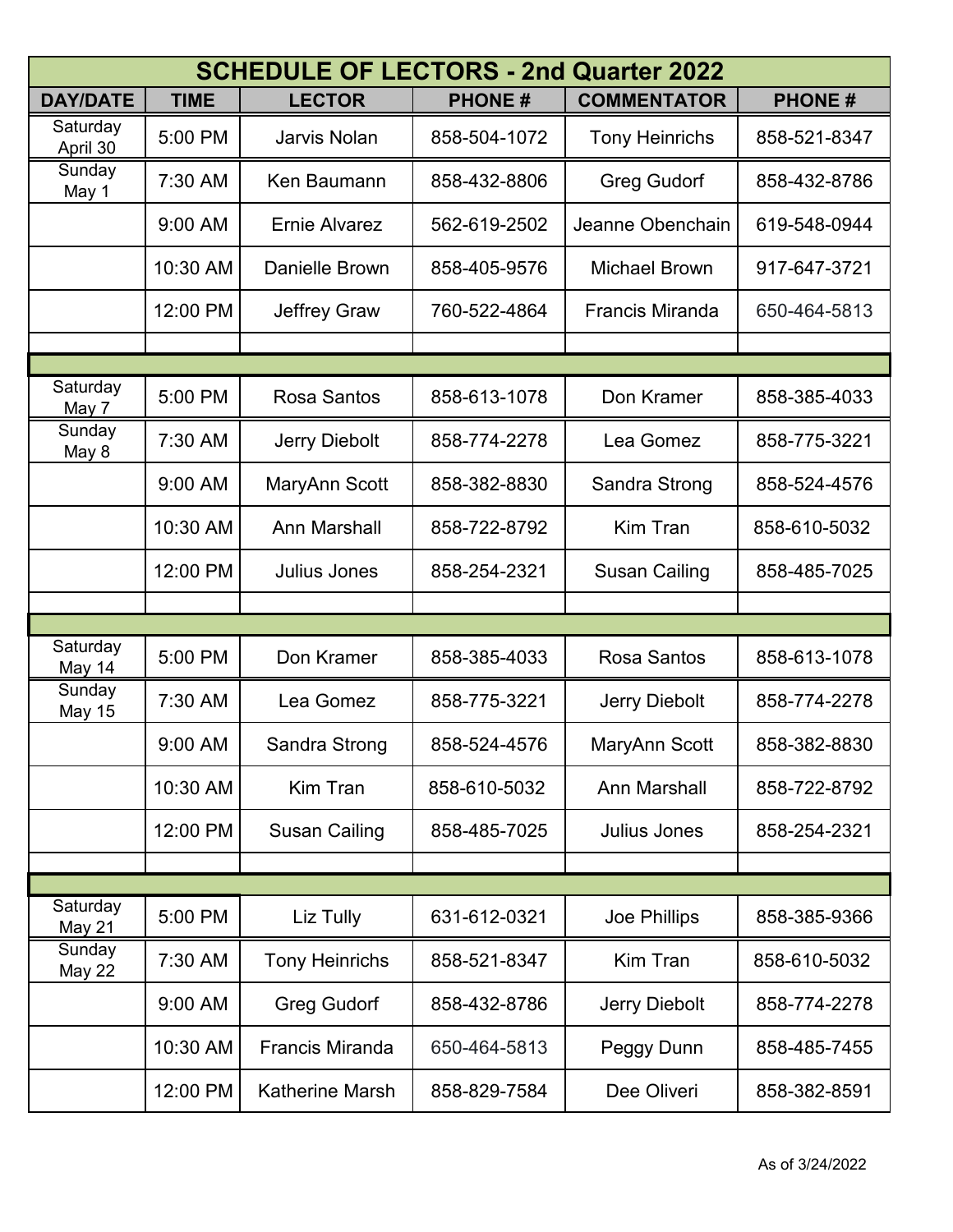| <b>SCHEDULE OF LECTORS - 2nd Quarter 2022</b> |             |                      |               |                        |               |
|-----------------------------------------------|-------------|----------------------|---------------|------------------------|---------------|
| <b>DAY/DATE</b>                               | <b>TIME</b> | <b>LECTOR</b>        | <b>PHONE#</b> | <b>COMMENTATOR</b>     | <b>PHONE#</b> |
| Saturday<br><b>May 28</b>                     | 5:00 PM     | Joe Phillips         | 858-385-9366  | Liz Tully              | 631-612-0321  |
| Sunday<br>May 29                              | 7:30 AM     | <b>Kim Tran</b>      | 858-610-5032  | <b>Tony Heinrichs</b>  | 858-521-8347  |
|                                               | 9:00 AM     | Jerry Diebolt        | 858-774-2278  | <b>Greg Gudorf</b>     | 858-432-8786  |
|                                               | 10:30 AM    | Peggy Dunn           | 858-485-7455  | <b>Francis Miranda</b> | 650-464-5813  |
|                                               | 12:00 PM    | Dee Oliveri          | 858-382-8591  | <b>Katherine Marsh</b> | 858-829-7584  |
|                                               |             |                      |               |                        |               |
| Saturday<br>June 4                            | 5:00 PM     | Jeanne Obenchain     | 619-548-0944  | Don Kramer             | 858-385-4033  |
| Sunday<br>June 5                              | 7:30 AM     | Ken Baumann          | 858-432-8806  | <b>Jarvis Nolan</b>    | 858-504-1072  |
|                                               | 9:00 AM     | Danielle Brown       | 858-405-9576  | <b>Michael Brown</b>   | 917-647-3721  |
|                                               | 10:30 AM    | Jeffrey Johnstone    | 760-685-4982  | Maria Johnstone        | 619-857-5876  |
|                                               | 12:00 PM    | <b>Rosa Santos</b>   | 858-613-1078  | <b>Kim Tran</b>        | 858-610-5032  |
|                                               |             |                      |               |                        |               |
| Saturday                                      |             |                      |               |                        |               |
| June 11                                       | 5:00 PM     | Don Kramer           | 858-385-4033  | Jeanne Obenchain       | 619-548-0944  |
| Sunday<br>June 12                             | 7:30 AM     | <b>Jarvis Nolan</b>  | 858-504-1072  | Ken Baumann            | 858-432-8806  |
|                                               | 9:00 AM     | <b>Michael Brown</b> | 917-647-3721  | <b>Danielle Brown</b>  | 858-405-9576  |
|                                               | 10:30 AM    | Maria Johnstone      | 619-857-5876  | Jeffrey Johnstone      | 760-685-4982  |
|                                               | 12:00 PM    | <b>Kim Tran</b>      | 858-610-5032  | <b>Rosa Santos</b>     | 858-613-1078  |
|                                               |             |                      |               |                        |               |
| Saturday                                      | 5:00 PM     |                      | 858-485-7455  | Dee Oliveri            | 858-382-8591  |
| June 18                                       |             | Peggy Dunn           |               |                        |               |
| Sunday<br>June 19                             | 7:30 AM     | Lea Gomez            | 858-775-3221  | <b>Ernie Alvarez</b>   | 562-619-2502  |
|                                               | 9:00 AM     | <b>Elsa Maliwat</b>  | 858-207-7451  | <b>Katherine Marsh</b> | 858-829-7584  |
|                                               | 10:30 AM    | Jeanne Obenchain     | 619-548-0944  | <b>Susan Cailing</b>   | 858-485-7025  |
|                                               | 12:00 PM    | Julius Jones         | 858-254-2321  | Liz Tully              | 631-612-0321  |